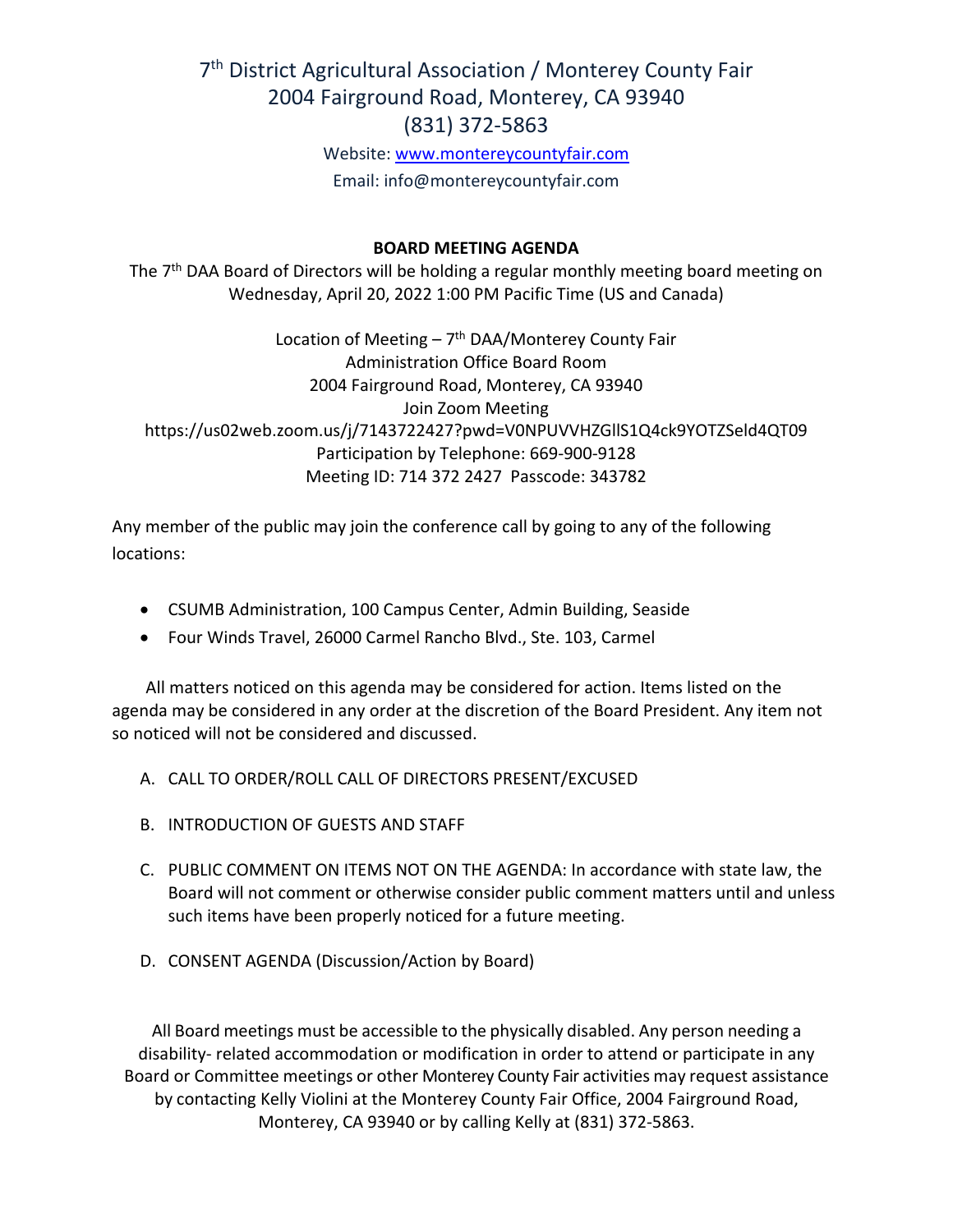# 7<sup>th</sup> District Agricultural Association / Monterey County Fair 2004 Fairground Road, Monterey, CA 93940 (831) 372-5863

#### Website: [www.montereycountyfair.com](http://www.montereycountyfair.com/)

## Email: info@montereycountyfair.com

All items on the consent agenda are to be approved in one motion unless a Board member Requests separate action on a specific item.

- a. Review and Approval of meeting minutes: March 16, 2022
- b. Review and Approval of Bills
- c. Review and Approval of Contracts
- E. OLD BUSINESS (Discussion/Action by Board)
	- a. Discuss/approve donation to CA Fair Alliance
	- b. Approve grant agreement for PSPS on Admin/Monterey Room & Seaside Room
	- c. Approve Calypso Challenge Fantasy Sports Wagering Installation in the Monterey Bay Race Place
- F. NEW BUSINESS (Discussion/Action by Board)
	- a. Approve security RFP 22-03 award for Monterey County Fair security agreement
	- b. Discuss addition of Monterey Marketplace during 2022 MCF in Seaside Room

## G. REPORTS AND INFORMATION (Informational)

- a. Correspondence
	- i. CDFA/Fairs & Expositions
	- ii. CFSA
	- iii. Heritage
- b. Committee Reports
	- i. Fair Committee
	- ii. Buildings and Grounds
	- iii. SW/Interim Events
	- iv. Heritage Foundation
	- v. JPA Transition
- c. CEO Report
- d. Staff Reports
- H. MATTERS OF INFORMATION (Informational matters not related to the agenda)

All Board meetings must be accessible to the physically disabled. Any person needing a disability- related accommodation or modification in order to attend or participate in any Board or Committee meetings or other Monterey County Fair activities may request assistance by contacting Kelly Violini at the Monterey County Fair Office, 2004 Fairground Road, Monterey, CA 93940 or by calling Kelly at (831) 372-5863.